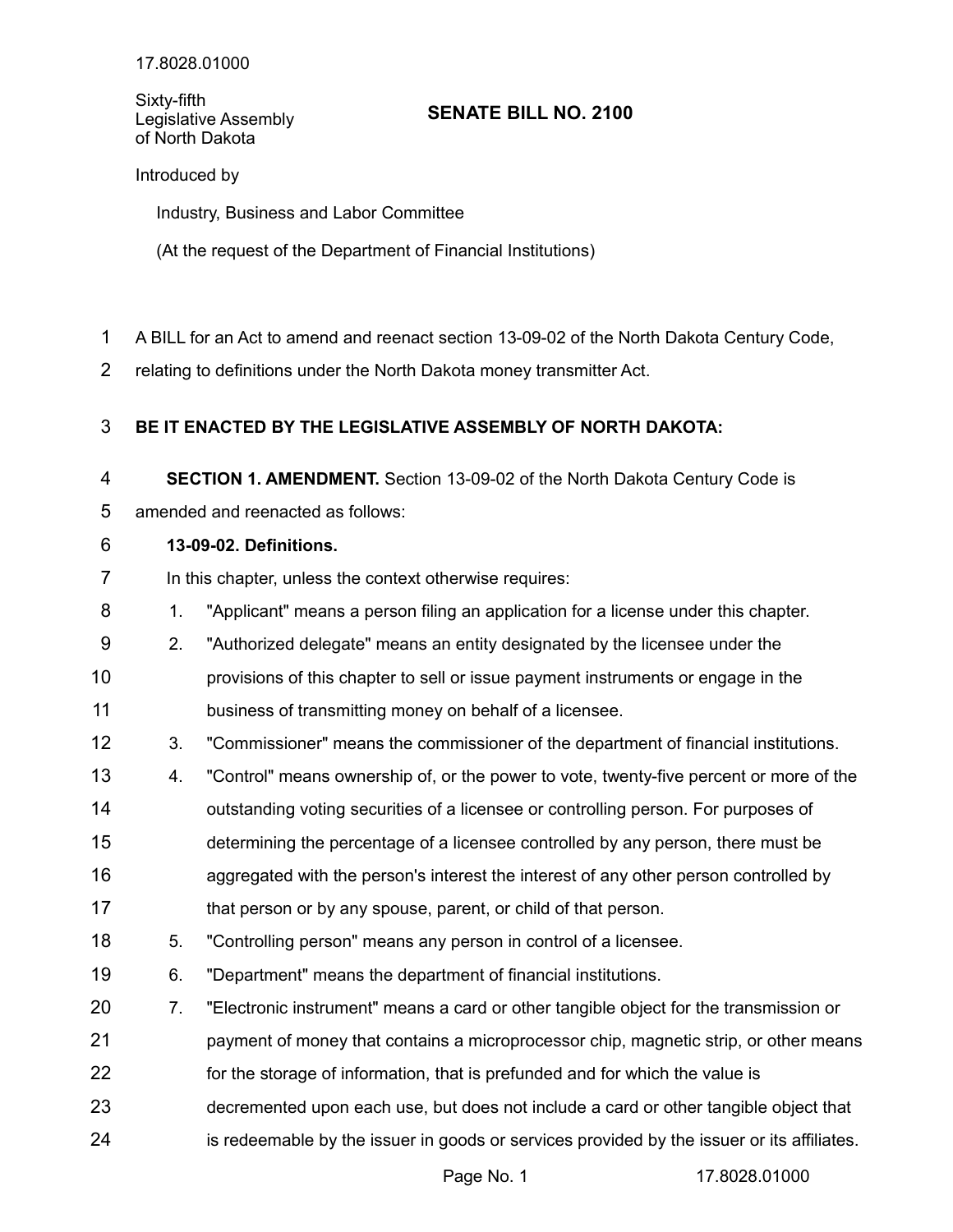Sixty-fifth Legislative Assembly

- 8. "Executive officer" means the licensee's president, chairman of the executive 1
- committee, senior officer responsible for the licensee's business, chief financial officer, and any other person who performs similar functions. 2 3
- 9. "Key shareholder" means any person or group of persons acting in concert who is or are the owner of twenty-five percent or more of any voting class of an applicant's stock. 4 5 6

10. "Licensee" means a person licensed under this chapter. 7

- 11. "Material litigation" means any litigation that, according to generally accepted accounting principles, is deemed significant to an applicant's or licensee's financial health and would be required to be referenced in that entity's annual audited financial statements, report to shareholders, or similar documents. 8 9 10 11
- 12. "Monetary value" means a medium of exchange, whether or not redeemable in money. 12
- 13. "Money transmission" means to engage in the business of the sale or issuance of payment instruments, stored value, or of receiving money or monetary value for transmission to a location within or outside the United States by any and all means, including wire, facsimile, or electronic transfer. Notwithstanding any other provision of law, "money transmission" also includes bill payment services not limited to the right to receive payment of any claim for another, maintaining control of virtual currency on behalf of others, but does not include payment processing activities conducted for a merchant under an agency relationship. 13 14 15 16 17 18 19 20
- 14. "Outstanding payment instrument" means any payment instrument issued by the licensee which has been sold in the United States directly by the licensee or any payment instrument issued by the licensee which has been sold by an authorized delegate of the licensee in the United States, which has been reported to the licensee as having been sold, and which has not yet been paid by or for the licensee. 21 22 23 24 25
- 15. "Payment instrument" means any electronic or written check, draft, money order, traveler's check, or other electronic or written instrument or order for the transmission or payment of money, sold or issued to one or more persons, whether or not such instrument is negotiable. The term "payment instrument" does not include any credit card voucher, any letter of credit, or any instrument that is redeemable by the issuer in goods or services. 26 27 28 29 30 31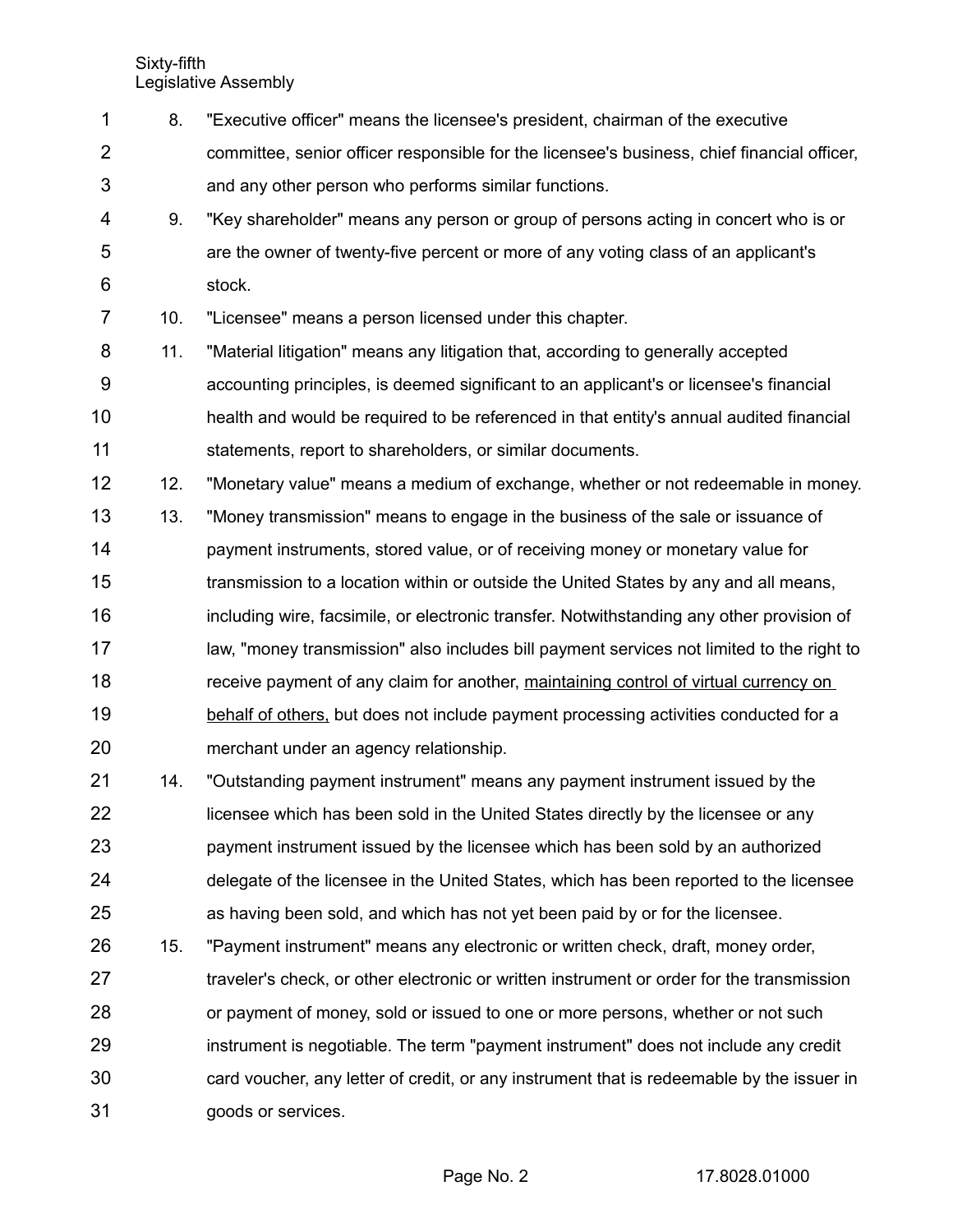Sixty-fifth Legislative Assembly

16. "Permissible investments" means: a. Cash; b. Certificates of deposit or other debt obligations of a financial institution, either domestic or foreign; c. Bills of exchange or time drafts drawn on and accepted by a commercial bank, otherwise known as bankers' acceptances, which are eligible for purchase by member banks of the federal reserve system; d. Any investment bearing a rating of one of the three highest grades as defined by a nationally recognized organization that rates such securities; e. Investment securities that are obligations of the United States, its agencies or instrumentalities, or obligations that are guaranteed fully as to principal and interest of the United States, or any obligations of any state, municipality, or any political subdivision thereof; f. Shares in a money market mutual fund, interest-bearing bills or notes or bonds, debentures or stock traded on any national securities exchange or on a national over-the-counter market, or mutual funds primarily composed of such securities or a fund composed of one or more permissible investments as set forth herein; g. Any demand borrowing agreement or agreements made to a corporation or a subsidiary of a corporation whose capital stock is listed on a national exchange; h. Receivables that are due to a licensee from its authorized delegates pursuant to a contract described in section 13-09-15, which are not past-due or doubtful of collection; or i. Any other investments or security device approved by the commissioner. 17. "Remit" means either to make direct payment of the funds to the licensee or its representatives authorized to receive those funds, or to deposit the funds in a bank, credit union, or savings and loan association or other similar financial institution in an account specified by the licensee. 18. "Stored value" means monetary value that is evidenced by an electronic record. 19. "Virtual currency" means a digital representation of value used as a medium of exchange, a unit of account, or a store of value, but does not have legal tender status as recognized by the United States government. Virtual currency does not include the 1 2 3 4 5 6 7 8 9 10 11 12 13 14 15 16 17 18 19 20 21 22 23 24 25 26 27 28 29 30 31